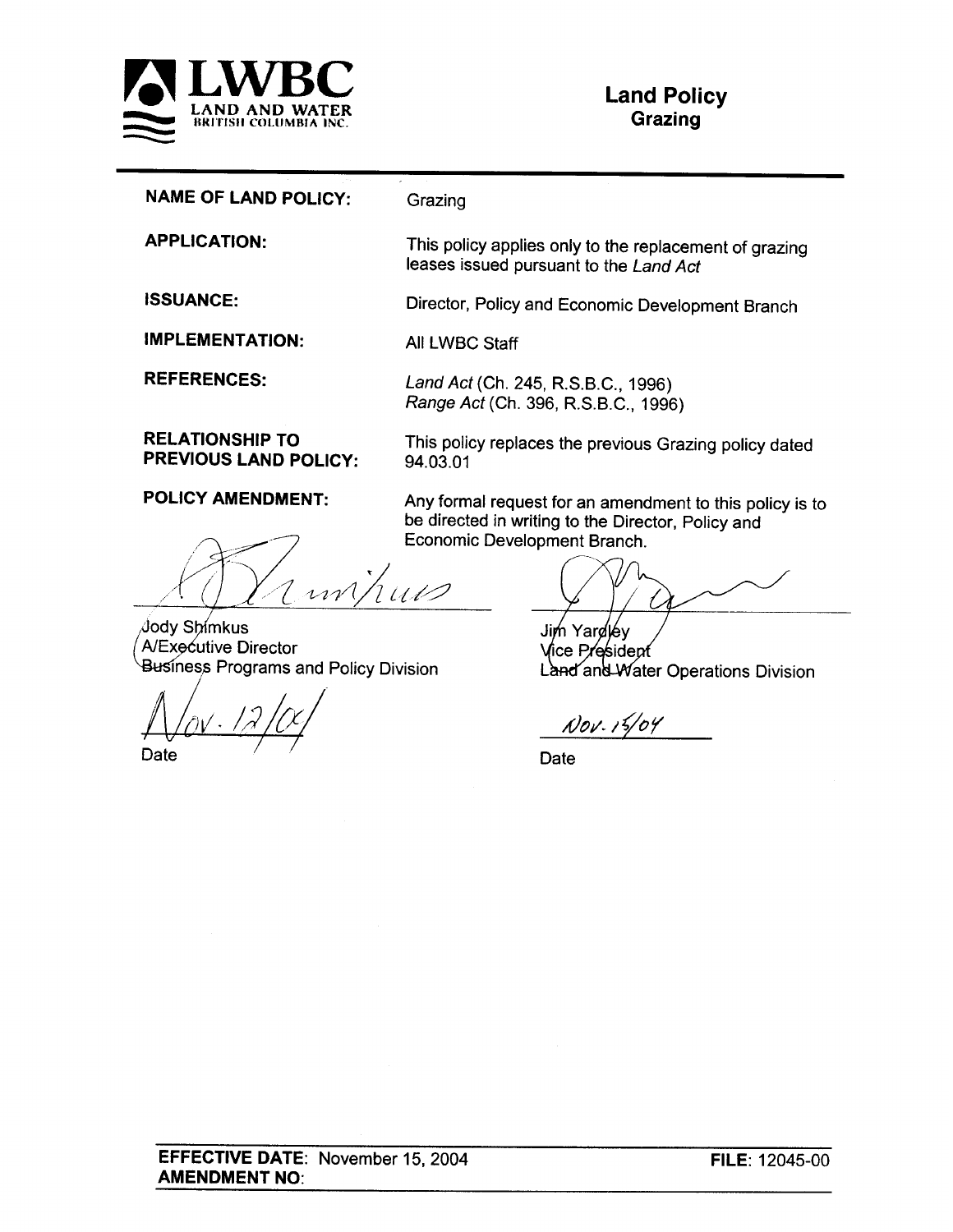| <b>APPROVED AMENDMENTS:</b> |                                   |                                                                                                                                            |  |
|-----------------------------|-----------------------------------|--------------------------------------------------------------------------------------------------------------------------------------------|--|
| <b>Effective Date</b>       | <b>Briefing Note</b><br>/Approval | Summary of Changes:                                                                                                                        |  |
| November 15, 2004           |                                   | Changes made as a result of the Policy and<br>$\bullet$<br>Procedures Re-write Project                                                     |  |
|                             |                                   | Tenure term changed to 20 years with ability for<br>٠<br>mid-term replacement                                                              |  |
|                             |                                   | Modifications to reflect that LWBC has sole<br>$\bullet$<br>responsibility for program administration,<br>including management plans       |  |
|                             |                                   | Inclusion of a provision to enable resumption of<br>$\bullet$<br>up to 5% of a lease area under limited<br>conditions                      |  |
|                             |                                   | Clarification regarding access to Crown timber<br>$\bullet$<br>for harvesting and forest activities, and<br>requirements for consultation. |  |
|                             |                                   |                                                                                                                                            |  |
|                             |                                   |                                                                                                                                            |  |
|                             |                                   |                                                                                                                                            |  |
|                             |                                   |                                                                                                                                            |  |
|                             |                                   |                                                                                                                                            |  |
|                             |                                   |                                                                                                                                            |  |
|                             |                                   |                                                                                                                                            |  |
|                             |                                   |                                                                                                                                            |  |
|                             |                                   |                                                                                                                                            |  |
|                             |                                   |                                                                                                                                            |  |
|                             |                                   |                                                                                                                                            |  |
|                             |                                   |                                                                                                                                            |  |
|                             |                                   |                                                                                                                                            |  |
|                             |                                   |                                                                                                                                            |  |
|                             |                                   |                                                                                                                                            |  |
|                             |                                   |                                                                                                                                            |  |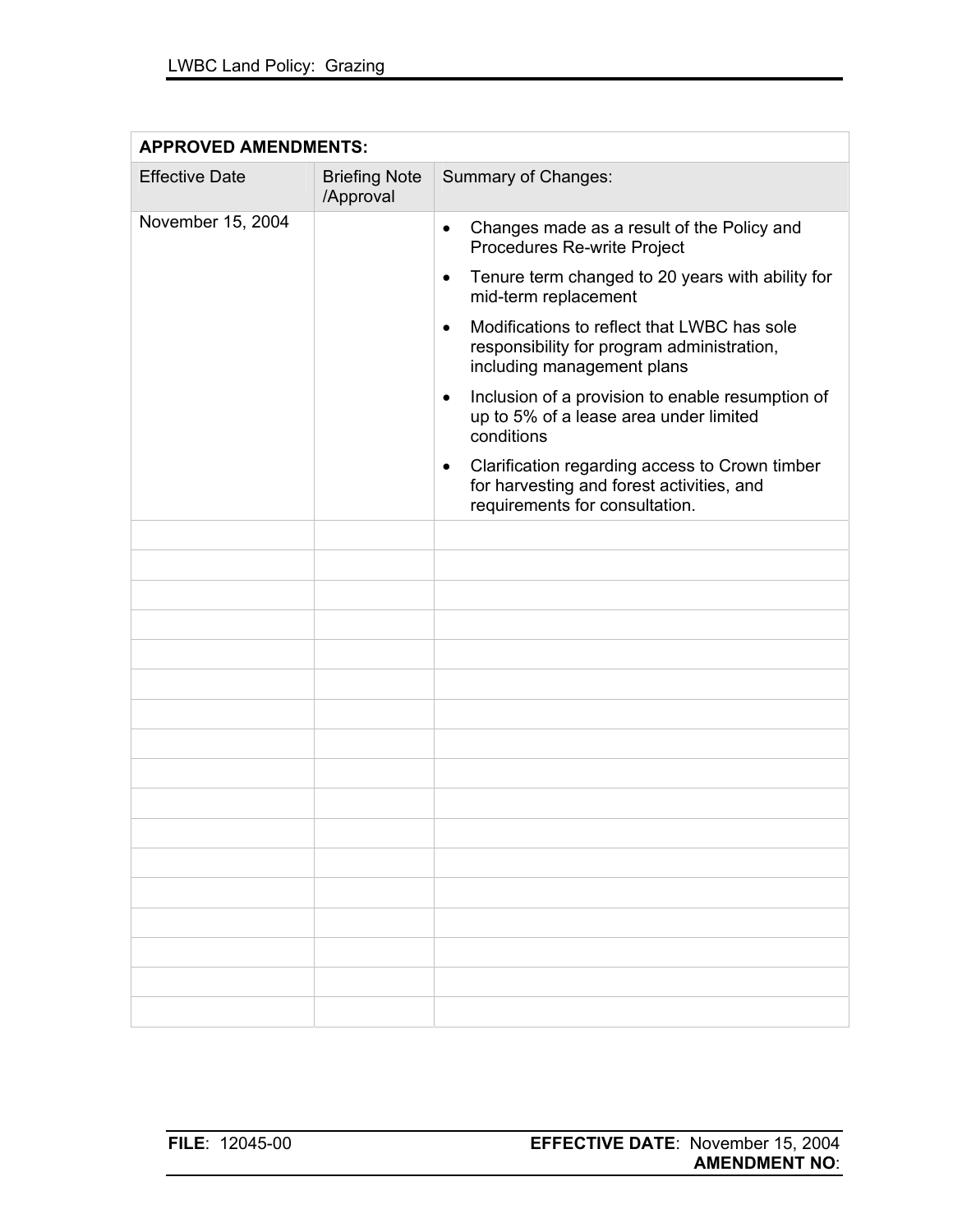# **Table of Contents**

| 1.                                                     |                |  |  |  |  |
|--------------------------------------------------------|----------------|--|--|--|--|
| 2.                                                     |                |  |  |  |  |
| 3.                                                     |                |  |  |  |  |
| 4.                                                     |                |  |  |  |  |
| 5.                                                     |                |  |  |  |  |
|                                                        | 5.1            |  |  |  |  |
|                                                        | 5.2            |  |  |  |  |
| 6.                                                     |                |  |  |  |  |
|                                                        | 6.1            |  |  |  |  |
| 7.                                                     |                |  |  |  |  |
|                                                        | 7.1            |  |  |  |  |
|                                                        | 7.2            |  |  |  |  |
|                                                        |                |  |  |  |  |
| 8.                                                     |                |  |  |  |  |
|                                                        | 8.1            |  |  |  |  |
|                                                        | 8.1.1          |  |  |  |  |
|                                                        | 8.1.2<br>8.1.3 |  |  |  |  |
|                                                        | 8.1.4          |  |  |  |  |
|                                                        | 8.1.5          |  |  |  |  |
|                                                        | 8.1.6          |  |  |  |  |
|                                                        | 8.1.7          |  |  |  |  |
|                                                        | 8.1.8          |  |  |  |  |
|                                                        | 8.1.9          |  |  |  |  |
| 9.                                                     |                |  |  |  |  |
|                                                        | 9.1            |  |  |  |  |
|                                                        | 9.2            |  |  |  |  |
|                                                        | 9.3            |  |  |  |  |
|                                                        | 9.4<br>9.5     |  |  |  |  |
|                                                        |                |  |  |  |  |
| 10.                                                    | 10.1           |  |  |  |  |
|                                                        | 10.2           |  |  |  |  |
| 11.                                                    |                |  |  |  |  |
|                                                        | 11.1           |  |  |  |  |
|                                                        | 112            |  |  |  |  |
| 12 <sub>1</sub>                                        |                |  |  |  |  |
|                                                        |                |  |  |  |  |
|                                                        |                |  |  |  |  |
|                                                        |                |  |  |  |  |
| APPENDIX 3. GRAZING LEASE MANAGEMENT PLAN TEMPLATE  12 |                |  |  |  |  |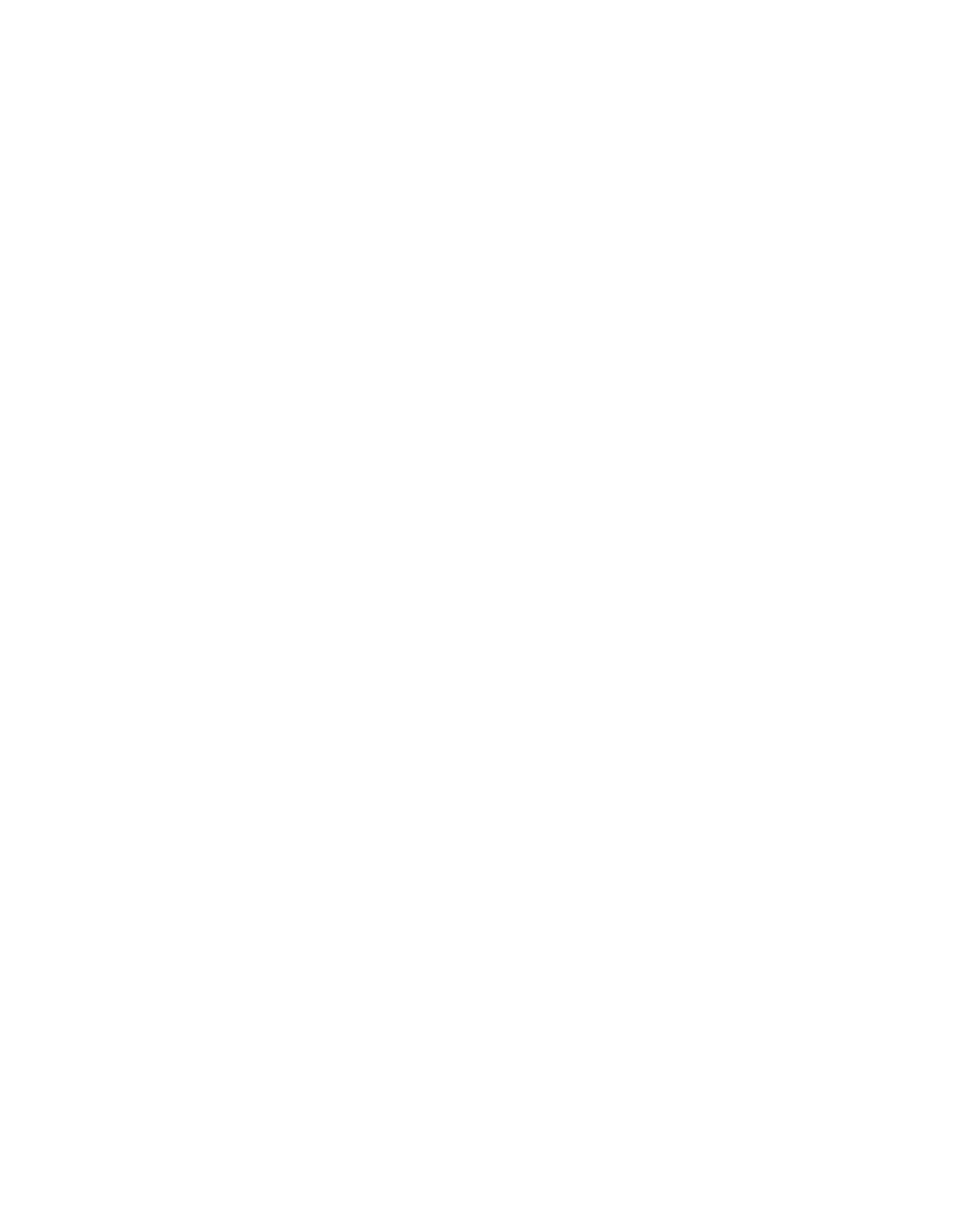# <span id="page-4-0"></span>**1. POLICY APPLICATION**

This policy applies to existing Crown grazing leases and the replacement of these leases.

Inquiries for new grazing tenure should be directed to the appropriate office of the Ministry of Forests which administers grazing licence or permit tenure pursuant to the *Range Act*.

*The italicized text in this document represents information summarized from LWBC standard policies and procedures. This material has been inserted where it provides necessary direction or context. As well, website links offer access to the full text of the relevant LWBC policies and procedures.* Text in standard script is applicable to this policy only.

# **2. PRINCIPLES AND GOALS**

*As a Crown corporation charged with providing access to Crown land and water resources, LWBC strives to apply sound business principles. The successful management of these assets contributes significantly to the economic, social and cultural well being of all British Columbians. LWBC's [Service Plan](http://lwbc.bc.ca/05media/reports/index.html) provides the corporation's vision of how best to apply these principles in managing these resources in accordance with governing enactments.* 

*LWBC's internal programs are directed at ensuring that LWBC staff act in accordance with applicable legal requirements when making decisions. The [Guiding Principles](http://lwbc.bc.ca/01lwbc/policies/policy/general/governance.pdf) are a summary of key administrative and contract law principles which guide LWBC.* 

*This policy is part of a series of policies that have been developed to help LWBC staff use business and legal principles to achieve LWBC's goals with respect to the management of Crown land and water in a manner that is provincially consistent, fair and transparent. To that end, this policy also serves as a communication tool to help the public understand how LWBC makes decisions respecting Crown land and water resources.* 

# **3. DEFINITIONS**

**Animal Unit Month (AUM)** means a measure of the forage consumed by one mature cow and calf in one month. One animal unit consumes approximately 11.8 kilograms of dry matter forage per day.

# **4. ABBREVIATIONS**

**BCA** - BC Assessment

**ha.** - Hectare

**MOU** - Memorandum of Understanding

**MSRM** - BC Ministry of Sustainable Resource Management

**MWLAP** - BC Ministry of Water, Land and Air Protection

**EFFECTIVE DATE**: November 15, 2004 **FILE**: 12045-00 **AMENDMENT NO**: **PAGE**: 1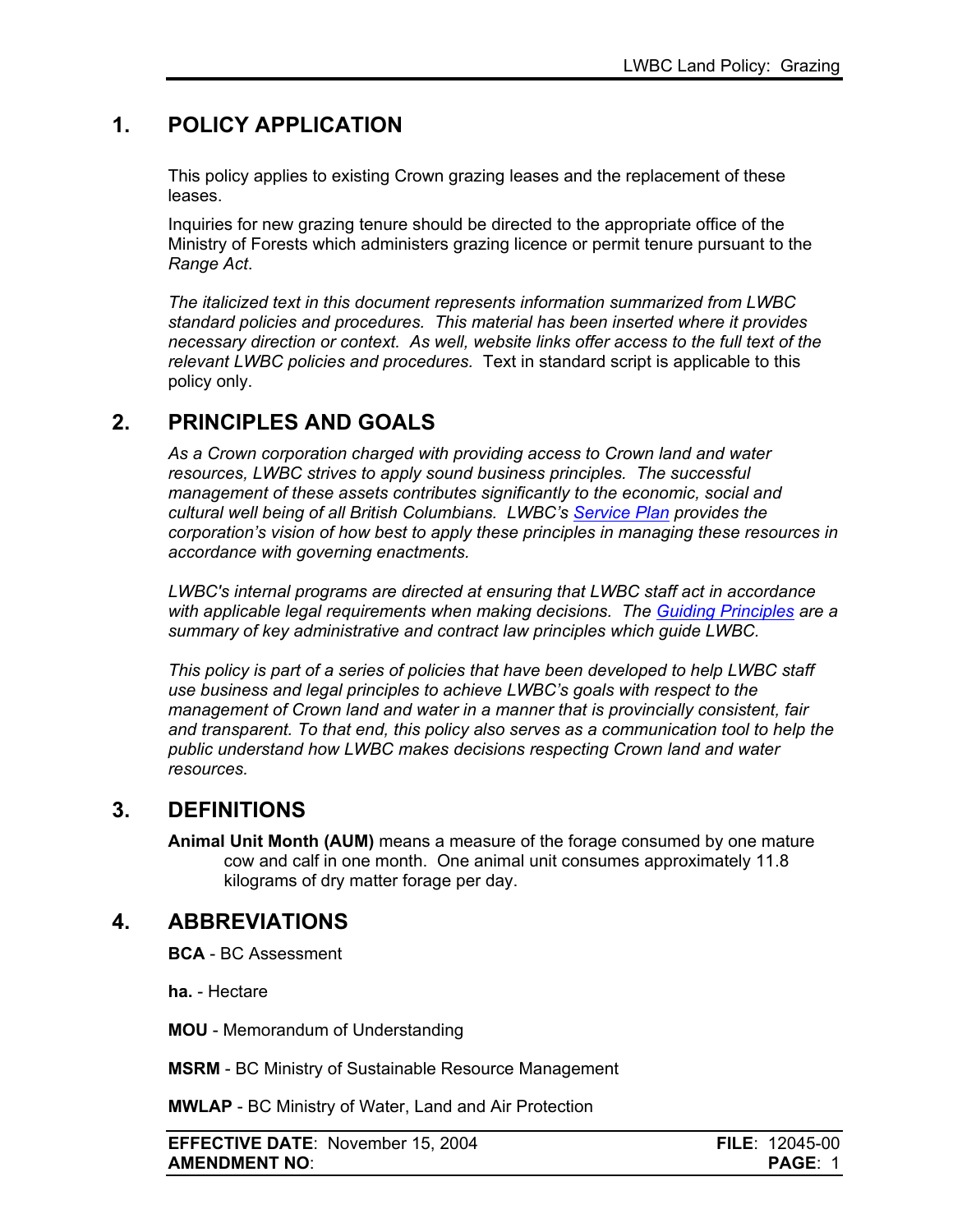# <span id="page-5-0"></span>**5. APPLICANT ELIGIBILITY**

#### **5.1 Requirements for Individuals**

Individuals must:

be a Canadian citizen or landed immigrant (permanent resident) 19 years of age or older;

presently hold a grazing lease in good standing on the subject land; and

presently be engaged in the operation of the farm or ranch which includes the grazing leasehold for which replacement application is made.

# **5.2 Requirements for Agricultural Corporations**

Agricultural corporations must:

presently hold a grazing lease in good standing on the subject land,

have two-thirds (66 2/3%) of the voting shares of the corporation owned by Canadian citizens or persons who have qualified for permanent residence in Canada;

have fifty-one percent (51%) of the voting shares of the corporation owned by British Columbia residents;

have a major shareholder of the corporation actively involved in the daily management of the farm/ranch; and

file a statutory declaration at the time of application stating that the principal business of the corporation is the operation of a farm or ranch in British Columbia for the purpose of producing agricultural products (timber products excluded).

# **6. FORM OF LAND ALLOCATION**

Refer to Appendix 1 for a summary of the forms and terms of Crown tenure available for grazing operations.

*For more detailed standard policy information see [Form of Crown Land Allocation.](http://lwbc.bc.ca/01lwbc/policies/policy/land/crown_land_allocation.pdf)* 

#### **6.1 Lease**

*A lease should be issued where long term tenure is required, where substantial improvements are proposed, and/or where definite boundaries are required in order to avoid conflicts.* 

*The tenure holder has the right to modify the land and/or construct improvements as specified in the tenure contract. The tenure holder is granted quiet enjoyment of the area (exclusive use).* 

*A legal survey will generally be required at the applicant's expense to define the tenured area. A lease is a registerable interest in the land that is mortgageable.*

All grazing lease replacements are disposed by lease tenure.

| <b>FILE: 12045-00</b> | <b>EFFECTIVE DATE: November 15, 2004</b> |
|-----------------------|------------------------------------------|
| <b>PAGE: 2</b>        | <b>AMENDMENT NO:</b>                     |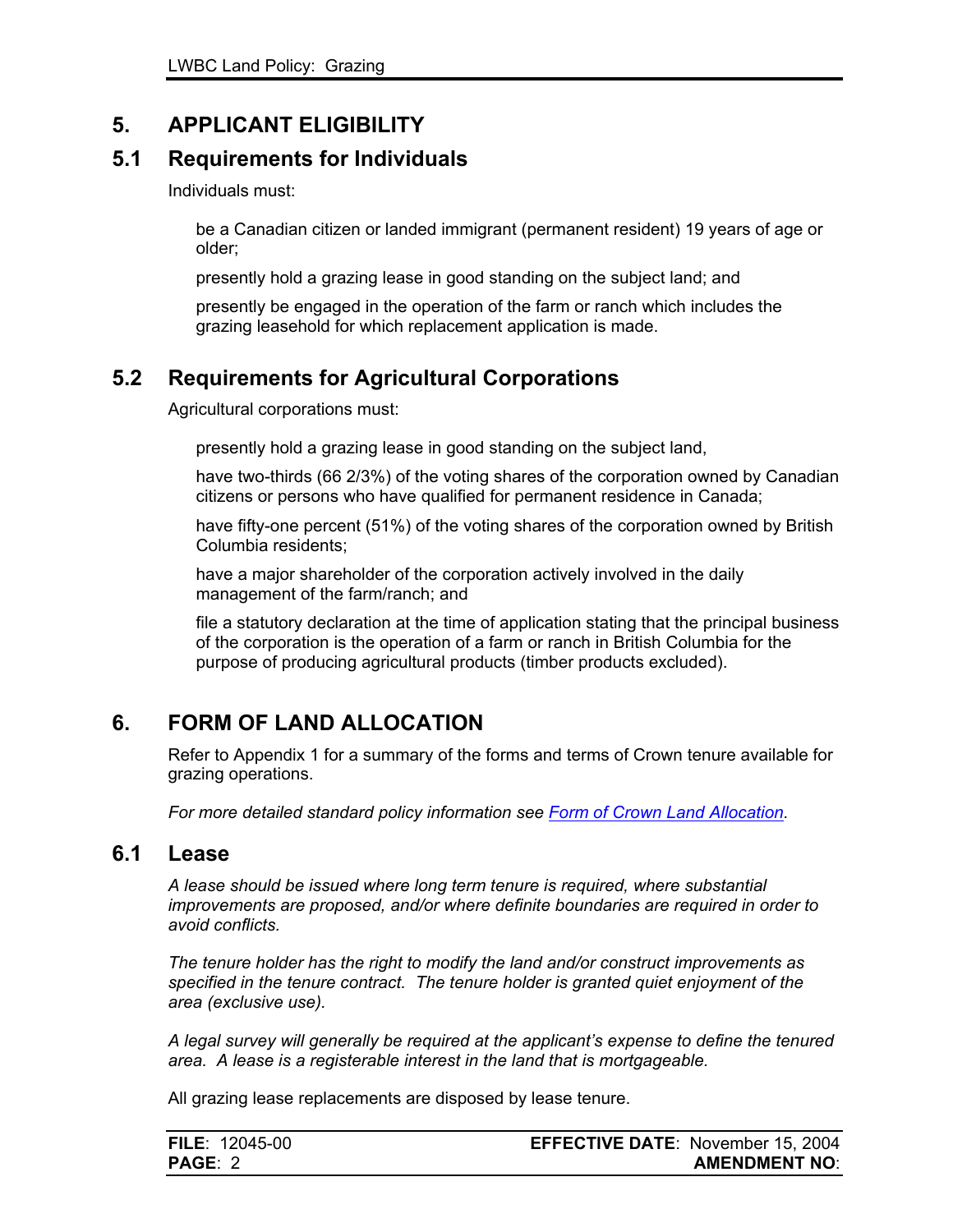<span id="page-6-0"></span>The standard term of tenure for replacement grazing leases is 20 years.

Lessees may apply to obtain a subsequent grazing lease at or after the mid-term of their existing grazing lease.

# **7. PRICING POLICY**

### **7.1 Administrative Fees**

*Application fees for tenures, and other administrative fees, are payable to LWBC. These fees are set out in the fee schedules contained in the [Land Act Fees Regulation](http://lwbc.bc.ca/01lwbc/leg/fees.html).* 

The application fee for a replacement grazing lease is \$200.

### **7.2 Rentals**

#### **7.2.1 Lease**

Grazing lease rental is paid annually as the greater of the Base Rent, the Forage Fee or the minimum annual rent of \$500.

Base Rent is 1% of the Actual Value of the land as established by the BC Assessment for the taxation year immediately preceding the date of lease replacement and the date of all subsequent 5 year reviews of the Base Rent.

Forage Fee is determined annually using the following productivity formula:

Forage Fee = Stock Price x 93% x AUMs

where:

Stock Price is the three year weighted average price per kilogram for live cattle sold through the BC Livestock Producer's Cooperative Association, for the immediately preceding calendar years (see Appendix 2); and

AUMs are the number of animal unit months established in the management plan.

# **8. ALLOCATION PROCESSES**

# **8.1 Applications**

*Replacement tenures are normally offered in response to individual applications.* 

*For more detailed standard policy and procedures regarding the application process see [Allocations Procedures – Applications](http://lwbc.bc.ca/01lwbc/policies/procedures/land/ap_applications.pdf).* 

Grazing lease replacement tenures are disposed by direct offer pursuant to application. **Applications for new grazing leases are not available under this program.**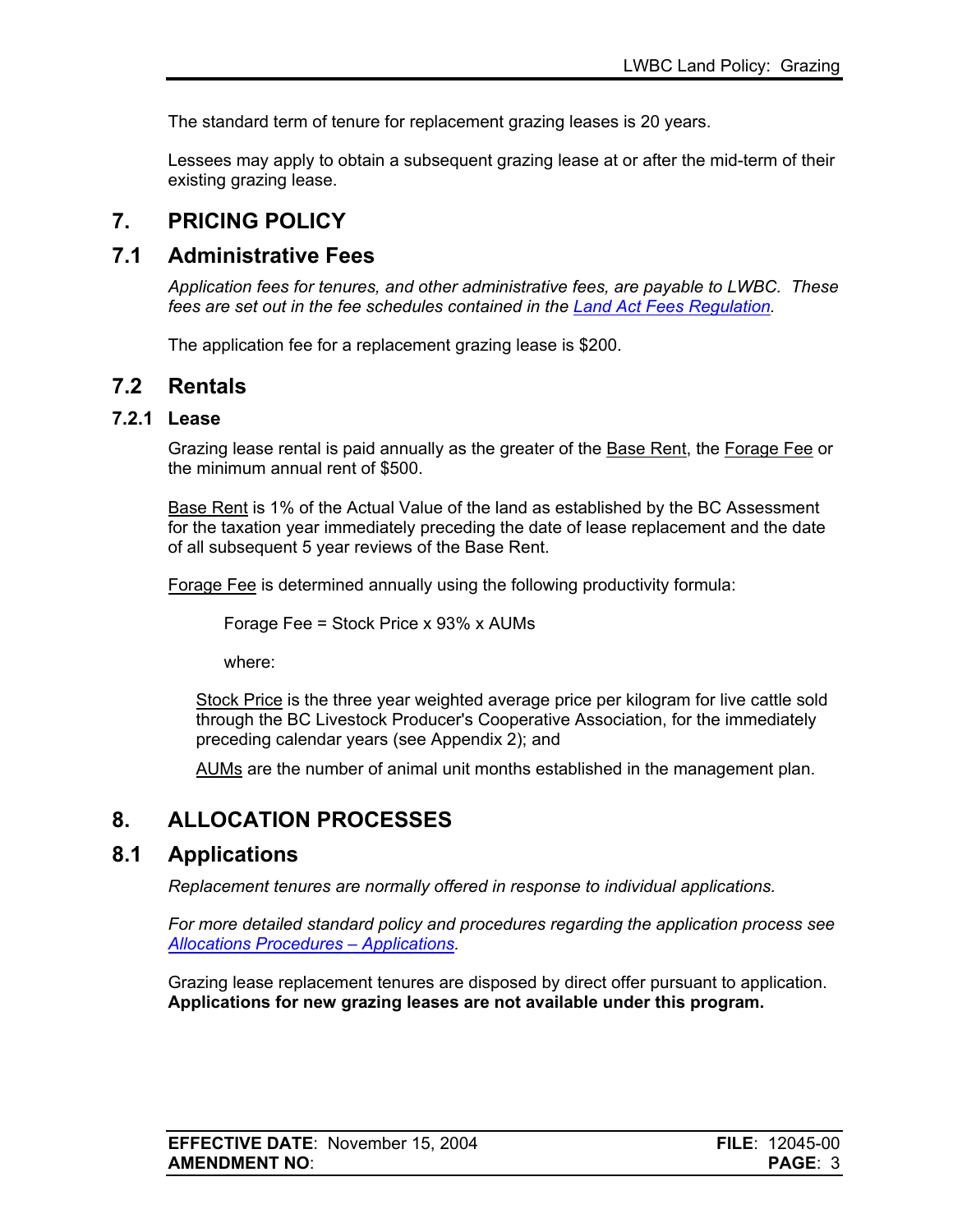#### <span id="page-7-0"></span>**8.1.1 Application Package**

*Applications submitted to LWBC must be complete before they can be accepted for processing. A complete application package will include all the material defined in the Application Checklist.*

#### **Grazing Lease Management Plan**

Applications for grazing lease replacements must include a grazing lease management plan. Preparation of the grazing lease management plan is the responsibility of the applicant, and must be completed to a standard and in a format acceptable to LWBC (see Appendix 3 – Management Plan Template).

If a replacement tenure is offered the management plan is annexed to and forms a part of the grazing lease document.

LWBC may request that a management plan be prepared, amended or approved by a professional agrologist, at the clients' expense, if there are concerns regarding the merits of a plan that cannot be resolved between the client and LWBC, and the issue warrants the expertise of a professional agrologist.

#### **Linking the Lease to Private Ranch Property**

The management plan must identify the parcels of the lessee's private (titled) ranch property that are managed together with the lease area as well as those parcels that allow access to the lease (e.g. private parcels adjacent to or in close proximity to the lease area). These titled parcels will be linked to the lease through the tenure document. This will help to ensure that the lease remains a part of a viable ranching operation with appropriate access in the event that private ranch property is sold.

#### **8.1.2 Application Acceptance**

Applications are only accepted for replac*e*ment of existing leases.

Replacement *applications will be reviewed for acceptance based on application package completeness, compliance with policy and program criteria, preliminary statusing, and other information which may be available to LWBC staff. The acceptance review is to be completed within 7 calendar days. Applications that are not accepted will be returned to the applicant.*

#### **8.1.3 Clearance/Statusing**

*After acceptance, LWBC undertakes a detailed land status of the specific area under application to ensure all areas are available for disposition under the Land Act and to identify potential issues.* 

#### **8.1.4 Referrals**

*Referrals are a formal mechanism to solicit written comments on an application from recognized agencies and groups. Referrals are initiated as per legislated responsibilities and formal agreements developed with other provincial and federal government agencies. Referrals may also be used to address the interests of local governments and First Nations. Referral agencies, organizations and identified special interest groups provide their responses to LWBC within 30 days (45 days for First Nations).* 

| <b>FILE: 12045-00</b> | <b>EFFECTIVE DATE: November 15, 2004</b> |
|-----------------------|------------------------------------------|
| PAGE: 4               | <b>AMENDMENT NO:</b>                     |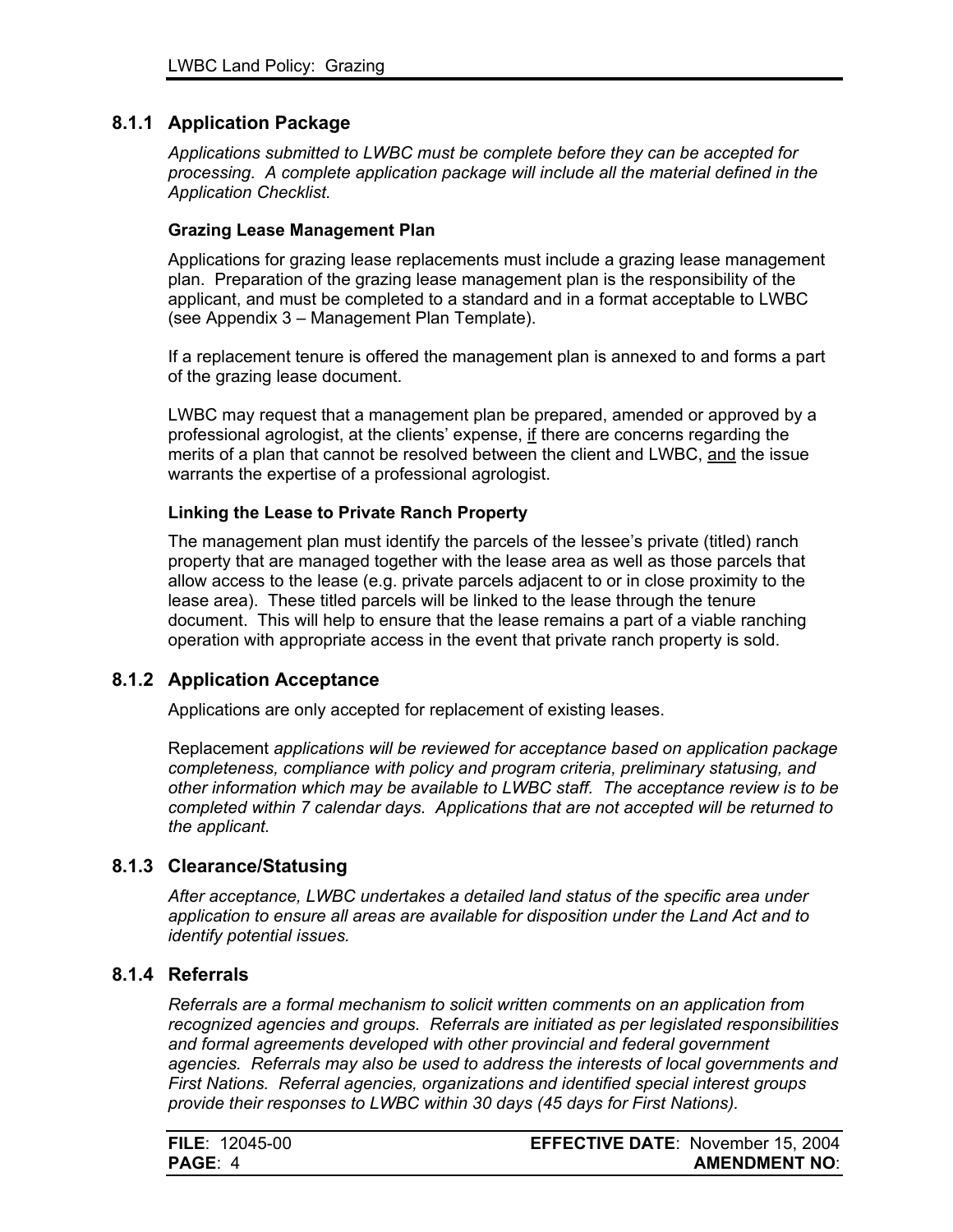<span id="page-8-0"></span>In addition to the standard referral agencies, regional staff may consider referral of grazing lease replacement applications to the local livestock association.

#### **8.1.5 Advertising/Notification**

*At the time of application acceptance, LWBC notifies applicants if advertising is required and provides the necessary instructions.* 

#### **8.1.6 Aboriginal Interests Consideration**

*LWBC is responsible for ensuring the province's fiduciary obligations to First Nations are met in the disposition of Crown land. LWBC carries out consultations in accordance with its [Aboriginal Interests Consideration Procedures](http://www.lwbc.bc.ca/04community/fn/docs/aicp.pdf) and the consultation guidelines of the Province to identify the potential for aboriginal rights or title over the subject property and to determine whether infringement of either might occur.* 

#### **8.1.7 Field Inspections**

*Field inspection means the on-site evaluation of a parcel of Crown land by LWBC staff. The need to conduct a field inspection will vary and the decision to make an inspection ultimately lies with LWBC.* 

#### **8.1.8 Decision/Report**

*The applicant will be notified in writing of LWBC's decision.* 

#### **8.1.9 Issuing Documents**

*If the application is approved, tenure documents are offered to the applicant. All LWBC preconditions must be satisfied prior to LWBC signing the documents. It is the applicant's responsibility to obtain all necessary approvals before placing improvements or commencing operations on the tenure.* 

# **9. TENURE ADMINISTRATION**

*For more detailed standard policy and procedures see [Tenure Administration](http://lwbc.bc.ca/01lwbc/policies/procedures/land/ta_general.pdf).* 

#### **9.1 Insurance**

No insurance is required.

#### **9.2 Security/Performance Guarantee**

*A security deposit or bond may be required to be posted by the tenure holder where any improvements on, or changes to, the land are proposed. The security deposit is collected to insure compliance and completion by the tenure holder of all the obligations and requirements specified in the tenure. Some examples where such security may be used are for any type of clean-up or reclamation of an area, and/or to ensure compliance with development requirements.*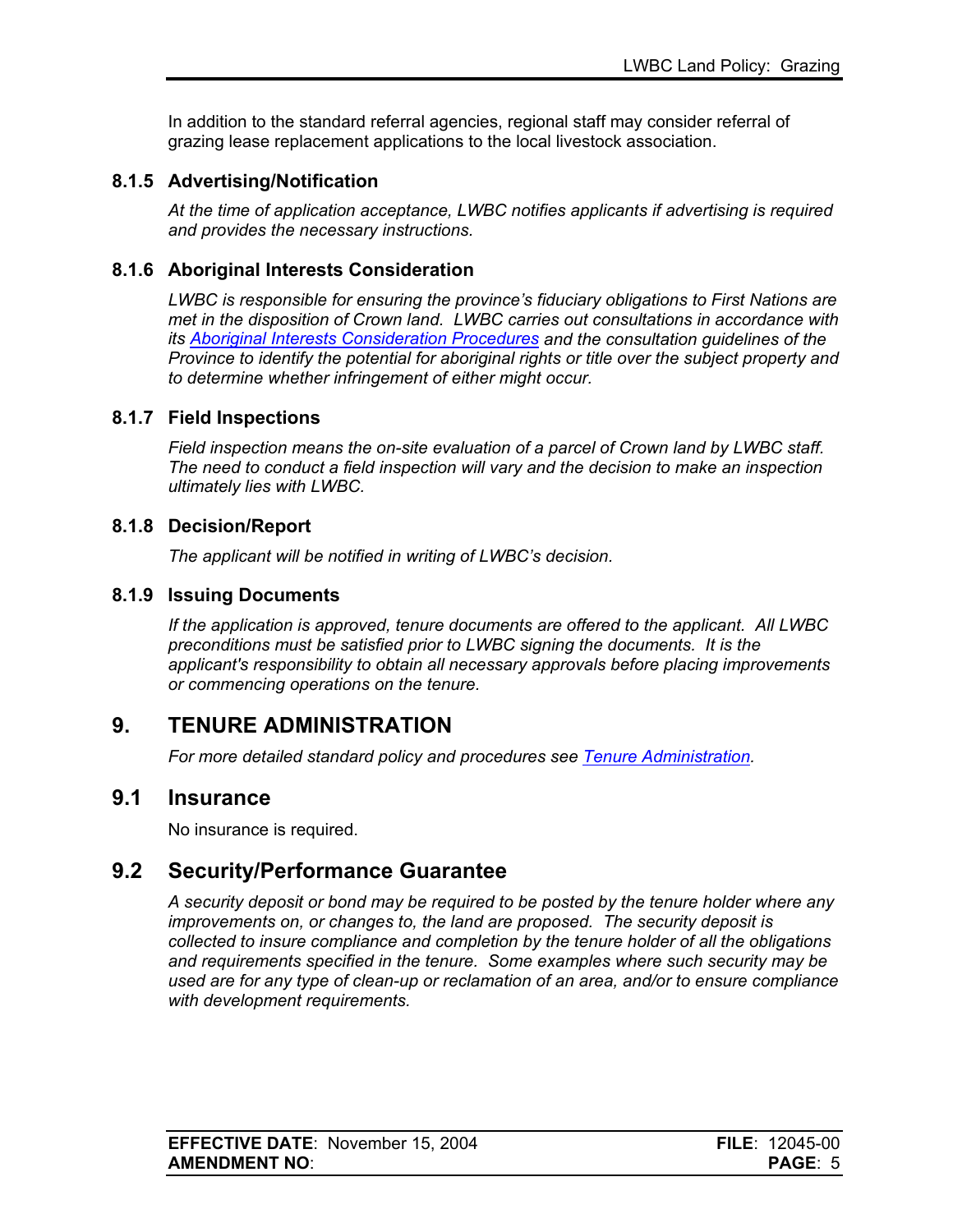# <span id="page-9-0"></span>**9.3 Assignment and Sub-Tenuring**

*Assignment is the transfer of the tenure holder's interest in the land to a third party by sale, conveyance or otherwise. Sub-tenuring means a lease of property granted by a tenant of the property rather than the owner (the Province).* 

*Assignment or sub-tenuring requires the prior written consent of LWBC. The assignee or sub-tenure holder must meet eligibility requirements. LWBC may refuse the assignment of existing tenures if the details of the assignment or sub-tenure are not acceptable to LWBC.* 

#### *Requirements are that:*

assignees meet the eligibility criteria; and

the assignment is either part of a transaction involving the entire ranching operations, or

the assignment is associated with a redistribution of land holdings between ranching operations, and the re-distribution of private parcels does not prevent reasonable access to the lease by the assignee and ensures that the lease remains an integral part of a viable ranching operation.

Note that the assignment of leases to new ranching operations may require an amendment to the management plan.

#### **Consolidation and splitting of leases**

Requests from ranchers to consolidate multiple leaseholds into a single lease will be considered by LWBC where it makes good business sense to do so (e.g. leases that are too far apart may not suitable). Requests for splitting of a single lease into two or more parcels may also be considered if all portions of the existing lease area will remain viable components of a ranching operation. These changes will normally require amendments to the management plan.

#### **9.4 Tenure Replacement**

*Replacement tenure means a subsequent tenure document issued to the tenure holder for the same purpose and area.* 

*In most cases, tenure holders may apply for a tenure replacement at any time following the mid-term of the tenure. Replacement of tenures is at LWBC's discretion. LWBC may decline to replace a tenure, or may alter the terms and conditions of a replacement tenure. For tenure terms and conditions see section 6.* 

#### **9.5 Monitoring and Enforcement**

*Tenure terms and conditions, including requirements contained in approved management/development plans, act as the basis for monitoring and enforcing specific performance requirements over the life of the tenure.* 

| <b>FILE</b> : $12045-00$ | <b>EFFECTIVE DATE: November 15, 2004</b> |
|--------------------------|------------------------------------------|
| <b>PAGE: 6</b>           | <b>AMENDMENT NO:</b>                     |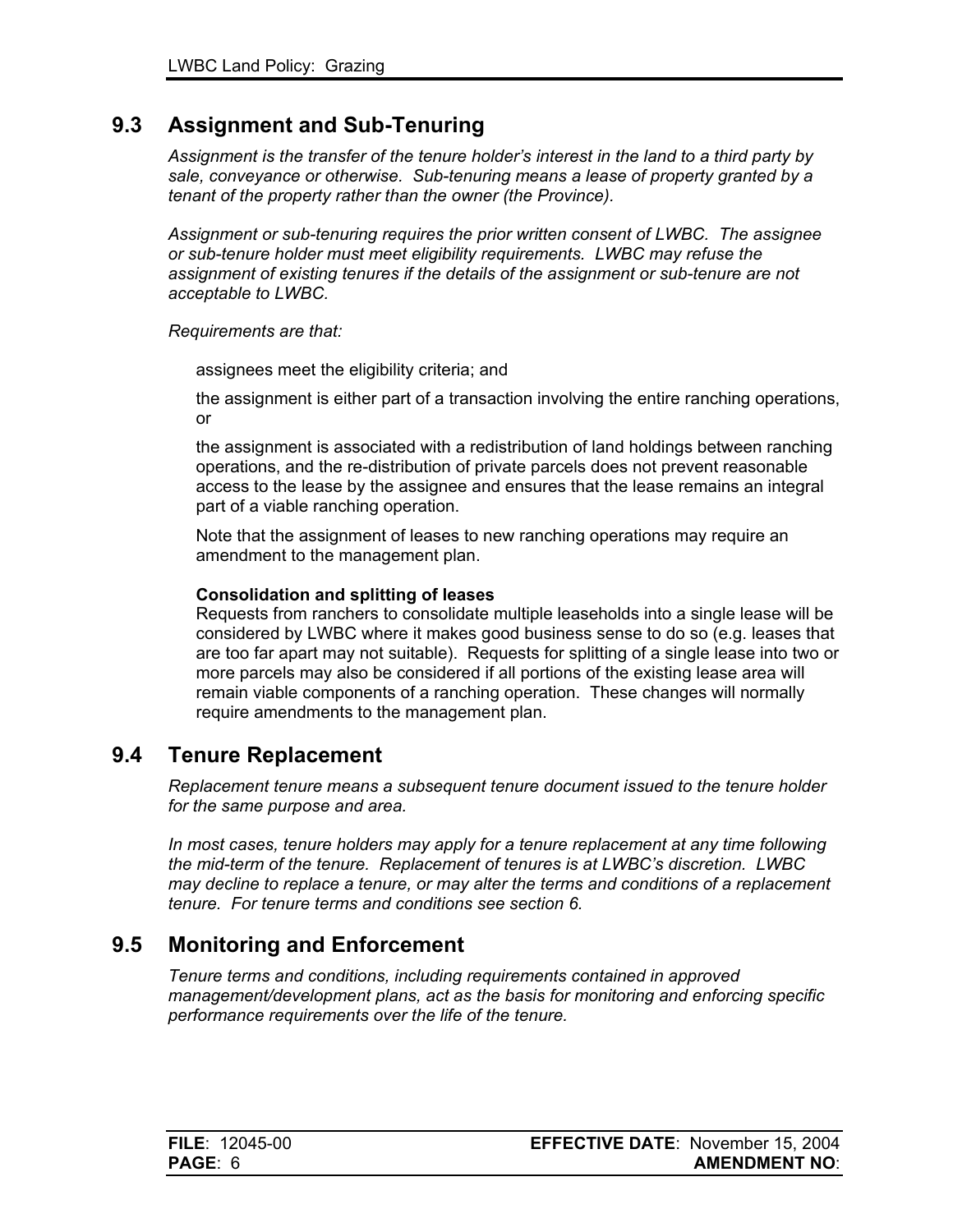<span id="page-10-0"></span>During the term of a tenure the lessee can be required by LWBC to amend the management plan, if the existing plan results in impairment or under-utilization of the forage resource on the land. If necessary, LWBC may request that the plan amendments be prepared or approved by a professional agrologist (see section 8.1.1).

# **10. LEASE AREA MODIFICATIONS**

### **10.1 Access Route and Watercourse Exclusions**

Existing and future potential access requirements (i.e. trails, roads, and highways) and all watercourses should be excluded from replacement grazing leases.

Specific identification of existing and potential access route and watercourse locations is to be accomplished by use of field inspection, interagency referral information and/or input from public interest groups.

Where access planning could result in inordinate delays in processing replacements, consideration should be given to postponing planning and utilizing provisions of the *Land Act* and lease to enable access corridors to be accommodated during the term of the replacement tenure (see section 10.2).

Where there is evidence that grazing has been incorrectly excluded from an area within a lease (e.g. where a dry gulch was incorrectly identified as a creek) the exclusion can be removed at replacement.

# **10.2 Area Deletions to Accommodate Other Uses**

Deleting areas from the lease may be considered where there is demand or future potential for intensive land uses that are not compatible with the grazing lease. Deletions should be done at replacement if possible; although, there may also be opportunity to carry out deletions during the term of the tenure.

If specifically provided for in the lease, up to 5% of the lease area may be deleted to accommodate other uses during the tenure term, without compensation to the lessee. Deletions may be carried out where the land is required for development purposes not compatible with grazing, including intensive commercial, industrial or residential use. In addition, this provision may be used to provide for permanent road access to land beyond the lease area where no other practicable options exist (e.g. locating elsewhere on Crown land could result in much higher construction costs or more environmental risk). The lessee will not be responsible for costs of surveying and new range developments (e.g. fencing), made necessary by these deletions.

LWBC will consult with the lessee prior to making any deletions to the lease area to ensure that impacts to the ranching operation are minimized as much as practicable (e.g. to try to avoid deleting high forage production areas or creating barriers to cattle movement).

In addition to the above lease provision, the Land Act (s. 50(1)(a)) allows for up to 5% of a lease to be deleted for public works purposes (roads, bridges, etc) under prescribed conditions during the term of the tenure.

| <b>EFFECTIVE DATE: November 15, 2004</b> | <b>FILE: 12045-00</b> |
|------------------------------------------|-----------------------|
| <b>AMENDMENT NO:</b>                     | <b>PAGE: 7</b>        |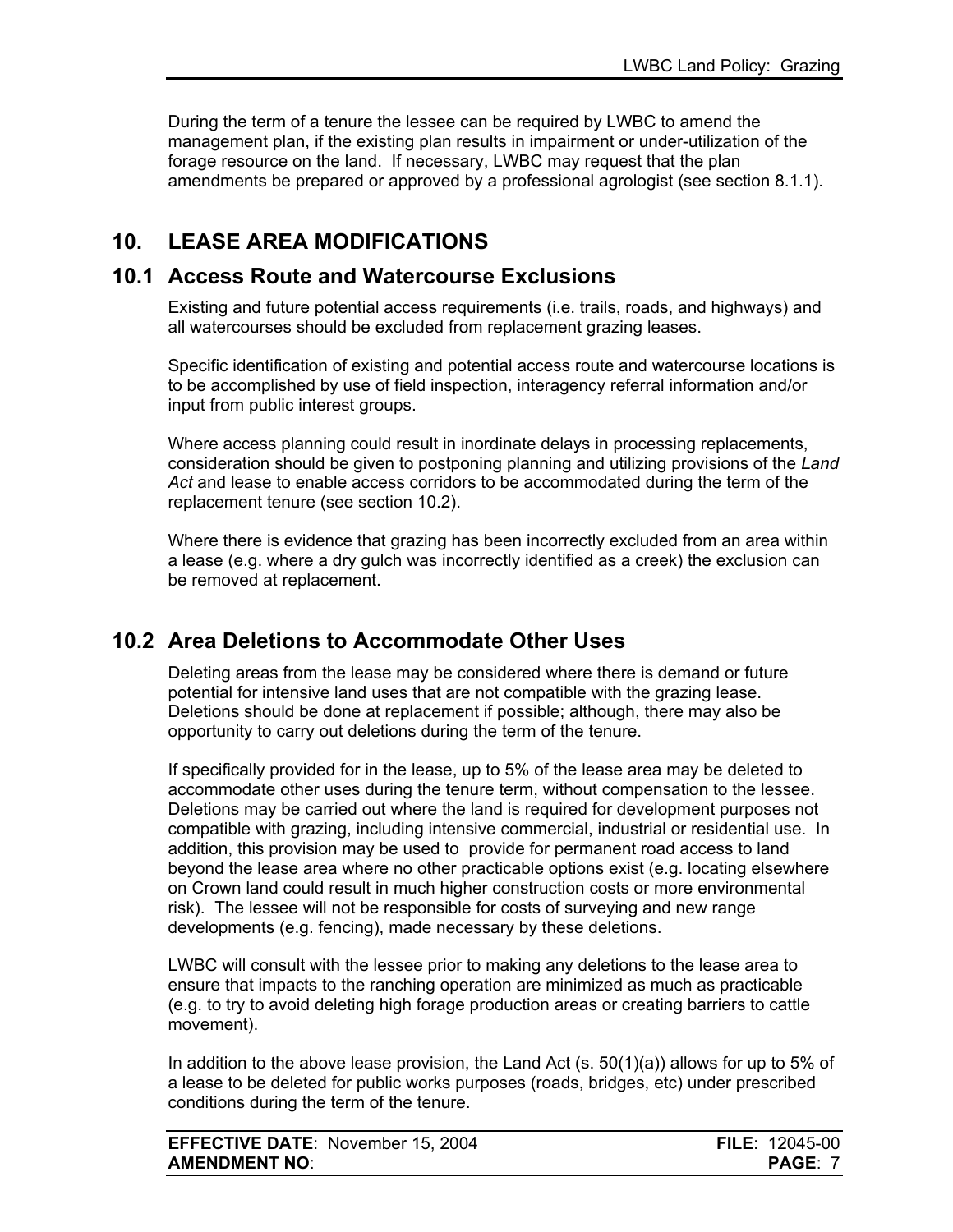### <span id="page-11-0"></span>**11. DISPOSITION OF TIMBER ON CROWN GRAZING LEASES**

The Crown reserves the right to all timber located on any Crown grazing leasehold, and further reserves the right to permit others to enter and remove such timber.

Timber harvesting must be carried out in a manner which will ensure that the lessee will be able to meet his/her obligations set out in the grazing lease management plan.

When a proposal to cut timber or conduct related forestry activities (e.g. silviculture, site preparation, road construction) on a grazing lease is initiated by the Ministry of Forests or a Forest Act timber tenure holder, the proposal is to be reviewed with the grazing lessee to determine whether the lessee has any objections and what if any arrangements can be made to avoid conflicts or mitigate potential impacts. For older leases (issued prior to November 2004) the lessee's rights in this regard may vary from lease to lease, and reference should be made to the lease document in conducting this review. As a result of this review, the lessee may either consent to the proposal subject to the protections provided by the lease or withhold consent.

Please note that woodlot licences may only be issued over existing grazing leases to the grazing lessee. When a woodlot licence is the intended timber tenure, its management and working plan will be coordinated with the grazing lease management plan to protect the interests of the lessee and minimize resource conflicts.

#### **11.1 Lessee Consents**

When written consent is provided by the lessee or an agreement reached between the lessee and timber tenure holder, it is up to the lessee to ensure that they clearly understand what activities are being proposed, and when and where these activities will be taking place (including road construction, debris disposal, planting, site preparation, stand tending, etc). Lessees should be satisfied that the cutting authority issued to the timber tenure holder and the forest operational plans prepared by the agreement holder will protect the lessee's interests, the range resource and any range improvements on the lease hold.

Where the timber tenure holder is not the lessee, a cash deposit may be required and may be used by the Ministry of Forests District Manager to repair or replace range improvements damaged by the timber tenure holder. In addition, would-be timber tenure holders should be made aware in advance of the potential resource management conflicts and financial implications created when a timber tenure is superimposed over an existing grazing lease.

Formal consent is not required when a timber tenure is to be issued directly to the lessee.

#### **11.2 Lessee Withholds Consent**

For older leases (granted prior to November 2004) where consent is required and it is withheld by the lessee, timber rights will not be granted over the grazing leasehold until such time as the lease expires and is replaced by a new lease or is adequately amended by the lessee.

| <b>FILE: 12045-00</b> | <b>EFFECTIVE DATE: November 15, 2004</b> |
|-----------------------|------------------------------------------|
| PAGE: 8               | <b>AMENDMENT NO:</b>                     |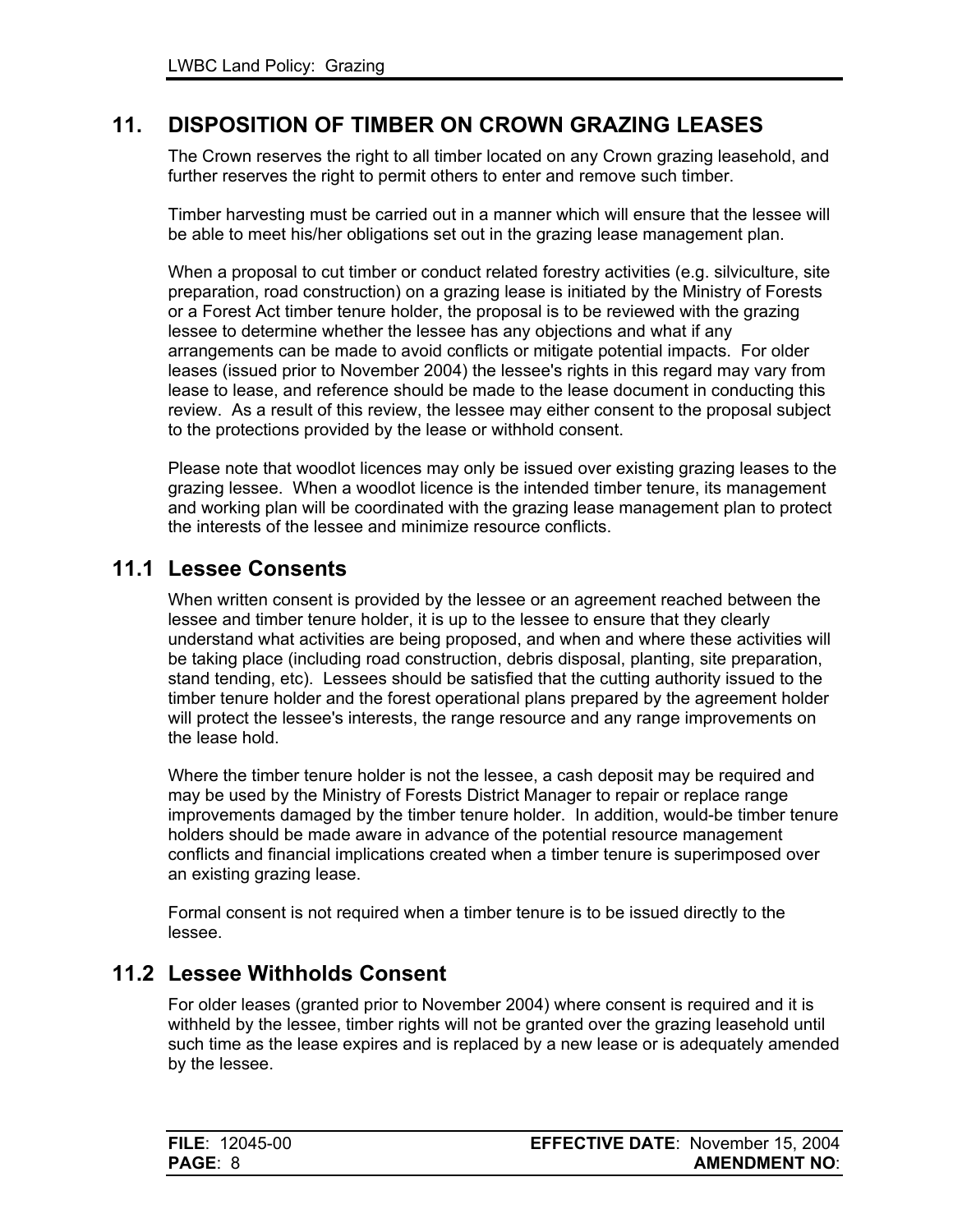<span id="page-12-0"></span>For older leases where the lessee's consent is not a formal requirement of the tenure document but consent is withheld, the matter should be referred to the Ministry of Forests Regional Manager for further consideration in consultation with the LWBC Service Centre Director.

For replacement leases issued November 2004, or later where agreement cannot be reached between the timber tenure holder and the lessee regarding the proposed harvesting or related forestry activity, the lessee is to contact the LWBC Service Centre Director. If necessary, the director will consult with the appropriate MOF official to help resolve the issue. The lessee will be required to abide by the directions of the Service Centre Director.

# **12. VARIANCE PROCEDURE**

*Any decision that would vary from this policy must be made by a Service Center Director, the Vice-President, Land and Water Operations Division, the Vice-President, Strategic Initiatives Division, the President and Chief Executive Officer, or the Land and Water British Columbia Inc. Board of Directors*.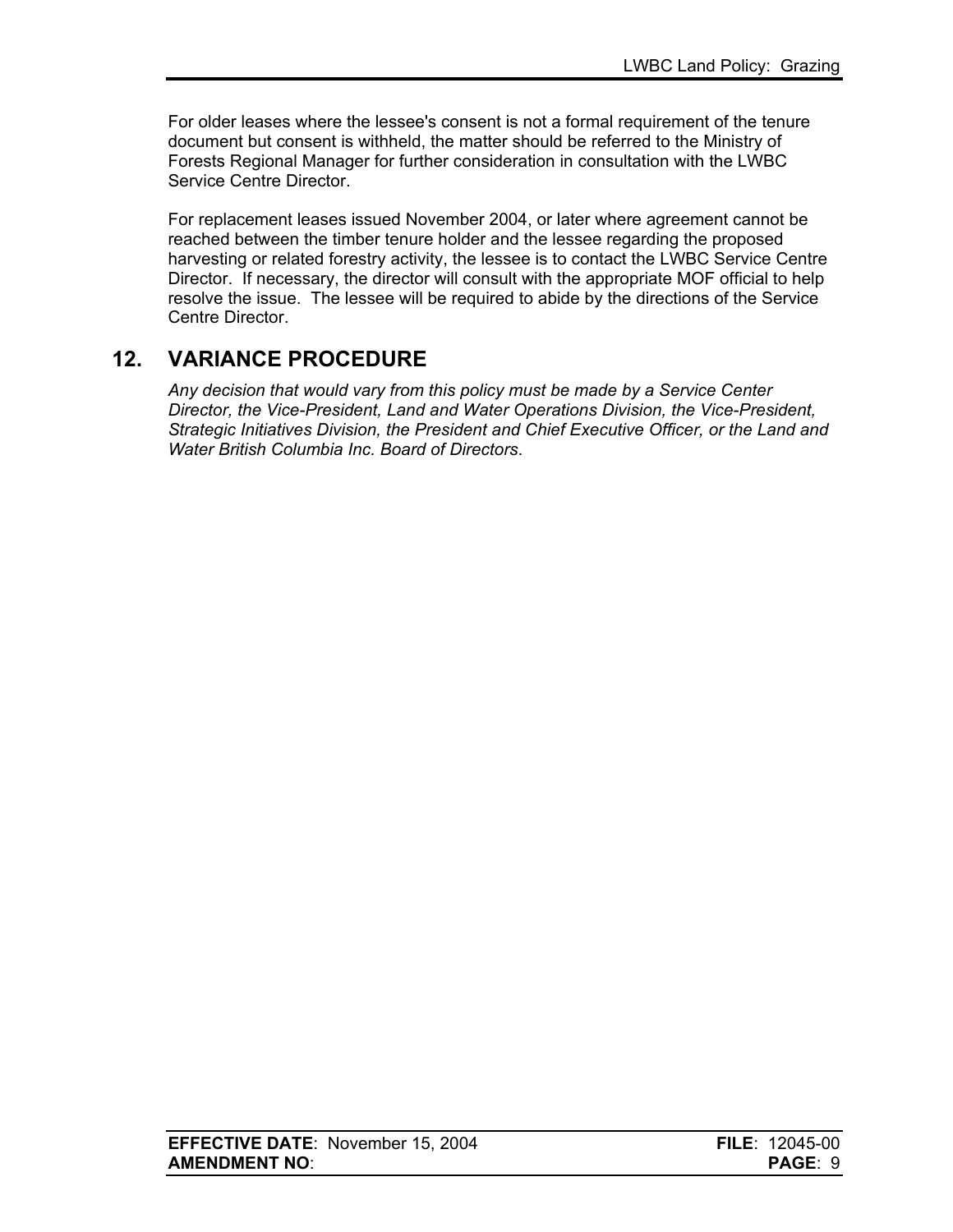# <span id="page-13-0"></span>**Appendix 1. Policy Summary: Grazing**

| <b>TENURE</b>                  | <b>TERM</b>                                                               | <b>VALUATION</b>                                                  | <b>PRICING</b>                                                                                                                                    | <b>METHOD OF</b><br><b>DISPOSITION</b> | <b>SPECIAL</b><br><b>REQUIREMENTS</b>                                                                                                                                                                                                                                    |
|--------------------------------|---------------------------------------------------------------------------|-------------------------------------------------------------------|---------------------------------------------------------------------------------------------------------------------------------------------------|----------------------------------------|--------------------------------------------------------------------------------------------------------------------------------------------------------------------------------------------------------------------------------------------------------------------------|
| Lease<br>(replacement<br>only) | 20 years<br>with<br>provision for<br>replacement<br>at tenure<br>mid-term | <b>BCA Actual</b><br>Land Value,<br>or<br>Productivity<br>Formula | Annual<br>payment of<br>greater of:<br>the base<br>rent, or the<br>forage fee<br>(Stock Price<br>x 93% x<br>AUMs), or<br>\$500<br>minimum<br>rent | Application                            | Applicants must<br>presently be<br>engaged in the<br>operation of the<br>farm/ranch which<br>included the<br>subject grazing<br>lease:<br>Eligibility<br>restricted to<br>holders of<br>preexisting<br>leases;<br>Compliance with<br>grazing lease<br>management<br>plan |

| <b>FILE</b> : 12045-00 | <b>EFFECTIVE DATE: November 15, 2004</b> |
|------------------------|------------------------------------------|
| <b>PAGE: 10</b>        | <b>AMENDMENT NO:</b>                     |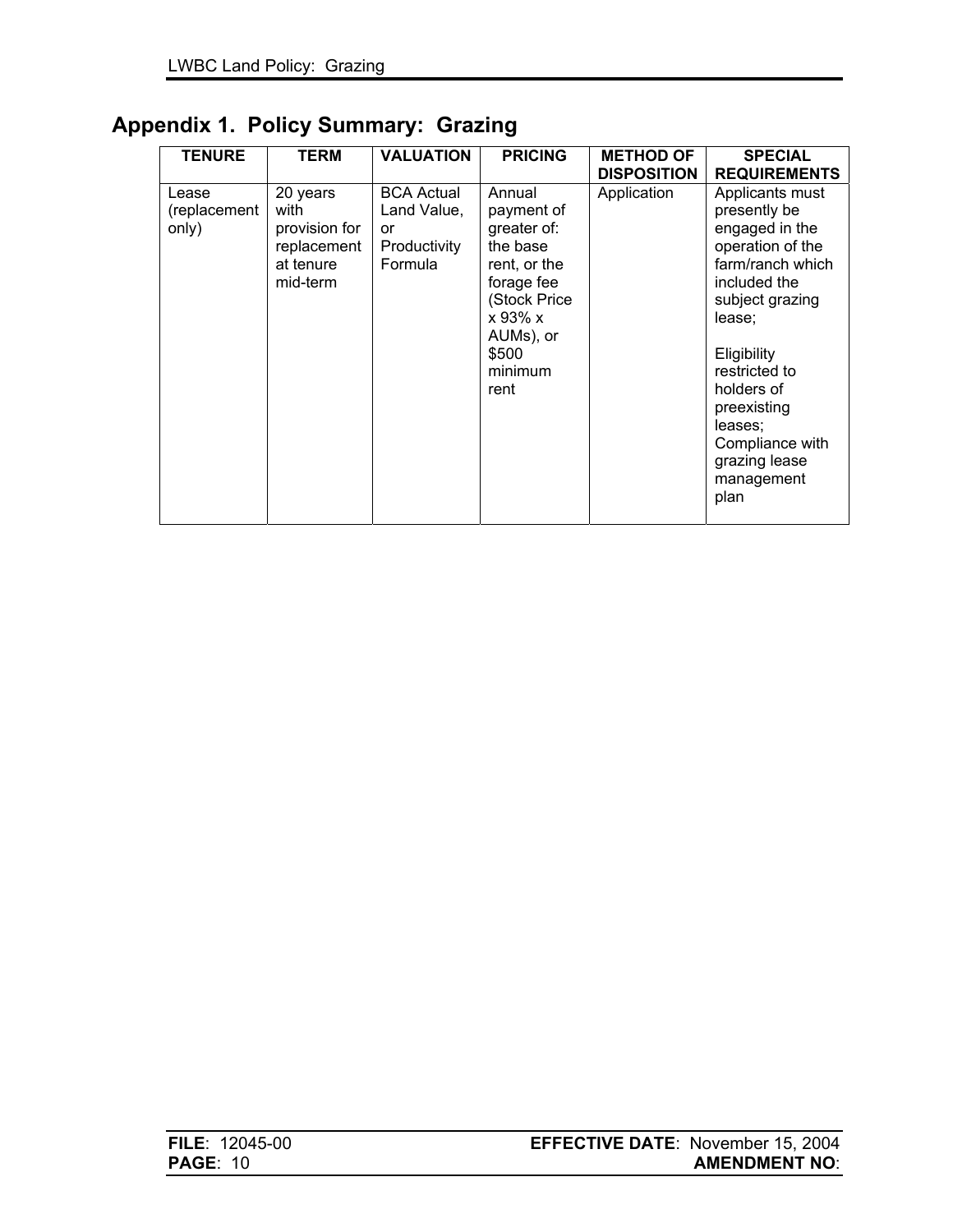# <span id="page-14-0"></span>**Appendix 2. Record of Stock Price**

The following stock prices are used when calculating grazing lease forage fees:

| <b>Period in Effect</b>         | <b>Stock Price</b><br>(\$/kg) |  |
|---------------------------------|-------------------------------|--|
| April 1, 2004 to March 31, 2005 | \$2.27/kg                     |  |
| April 1, 2005 to March 31, 2006 | \$2.01/kg                     |  |